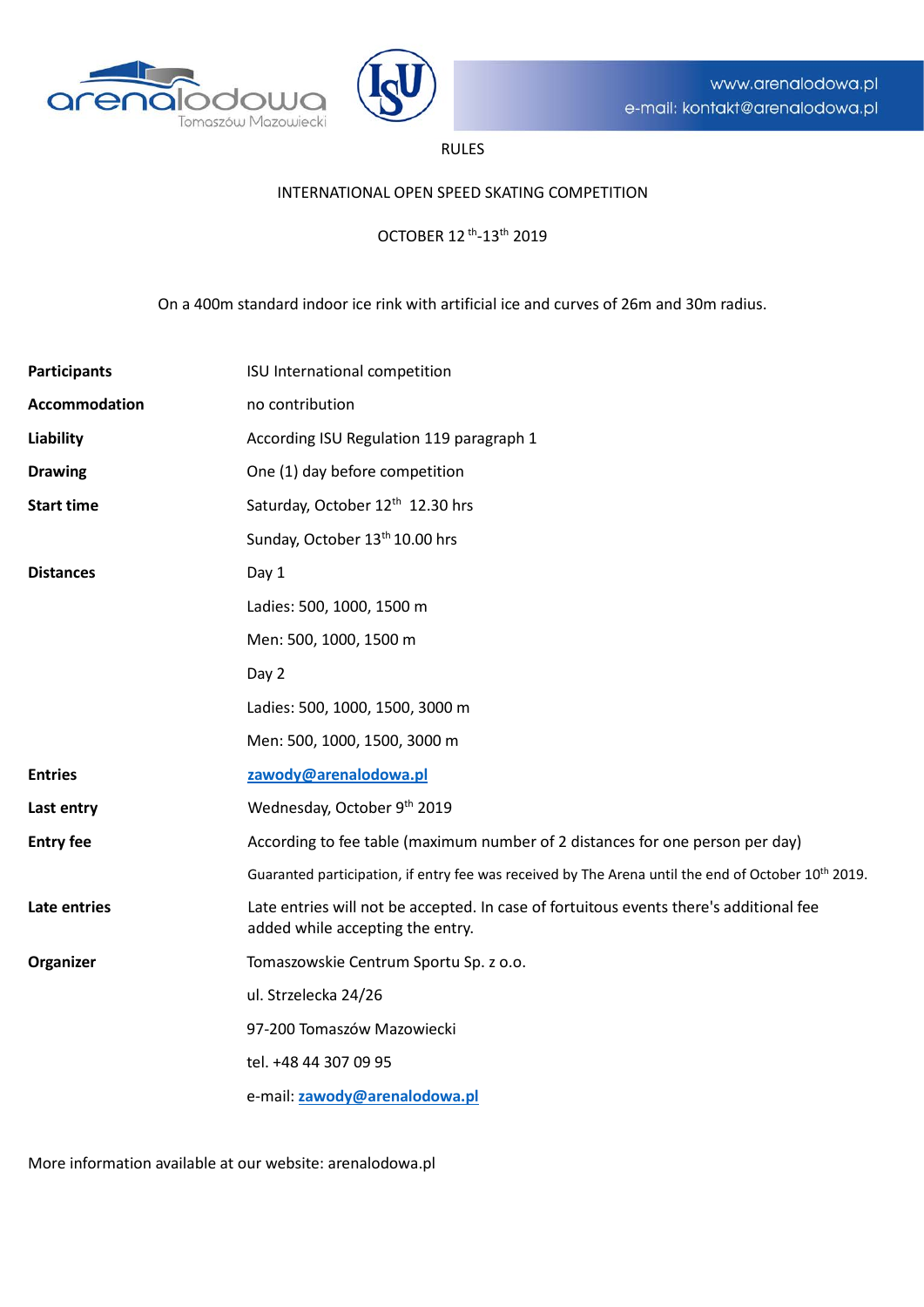



# www.arenalodowa.pl e-mail: kontakt@arenalodowa.pl

### **Citizenship / Residence requirements and Clearance Procedure**

In accordance with Rule 109 of the ISU Regulations and ISU Communication No. 1420, all skaters who do not have the nationality of the Member by which they have been entered or who, although having such nationality, have in the past represented another Member, must produce an ISU Clearance Certificate.

### **Anti-Doping**

Anti-doping tests will be carried out in accordance with the valid ISU Anti-doping Code (ISU Communication No. 1765, 1800 & 1693 or any further update of this Communication).

#### FEE TABLE

| <b>DISTANCE</b>                   | <b>FEE</b> |          |  |
|-----------------------------------|------------|----------|--|
| 500m                              | $5 \in$    | 20,00 zł |  |
| 1000m                             | 7,5€       | 30,00 zł |  |
| 1500m                             | 10€        | 40,00 zł |  |
| 3000m                             | 12,5 €     | 50,00 zł |  |
| 5000m                             | 15€        | 60,00 zł |  |
| Change                            | 2,5 €      | 10,00 zł |  |
| Administration fee for late entry | 2,5€       | 10,00 zł |  |

### BANK ACCOUNT

Payments in PLN or EUR according to exchange rate from current day settled by NBP (Polish National Bank).

Bank account for **PLN**: PL08124031451111001077162707

BANK PEKAO S.A.

### Bank account for **EURO**: PL 16124031161978001091389711 (BIC/SWIFFT PKOP PL PW)

Tomaszowskie Centrum Sportu Sp. z o.o.

ul. Strzelecka 24/26

97-200 Tomaszów Mazowiecki